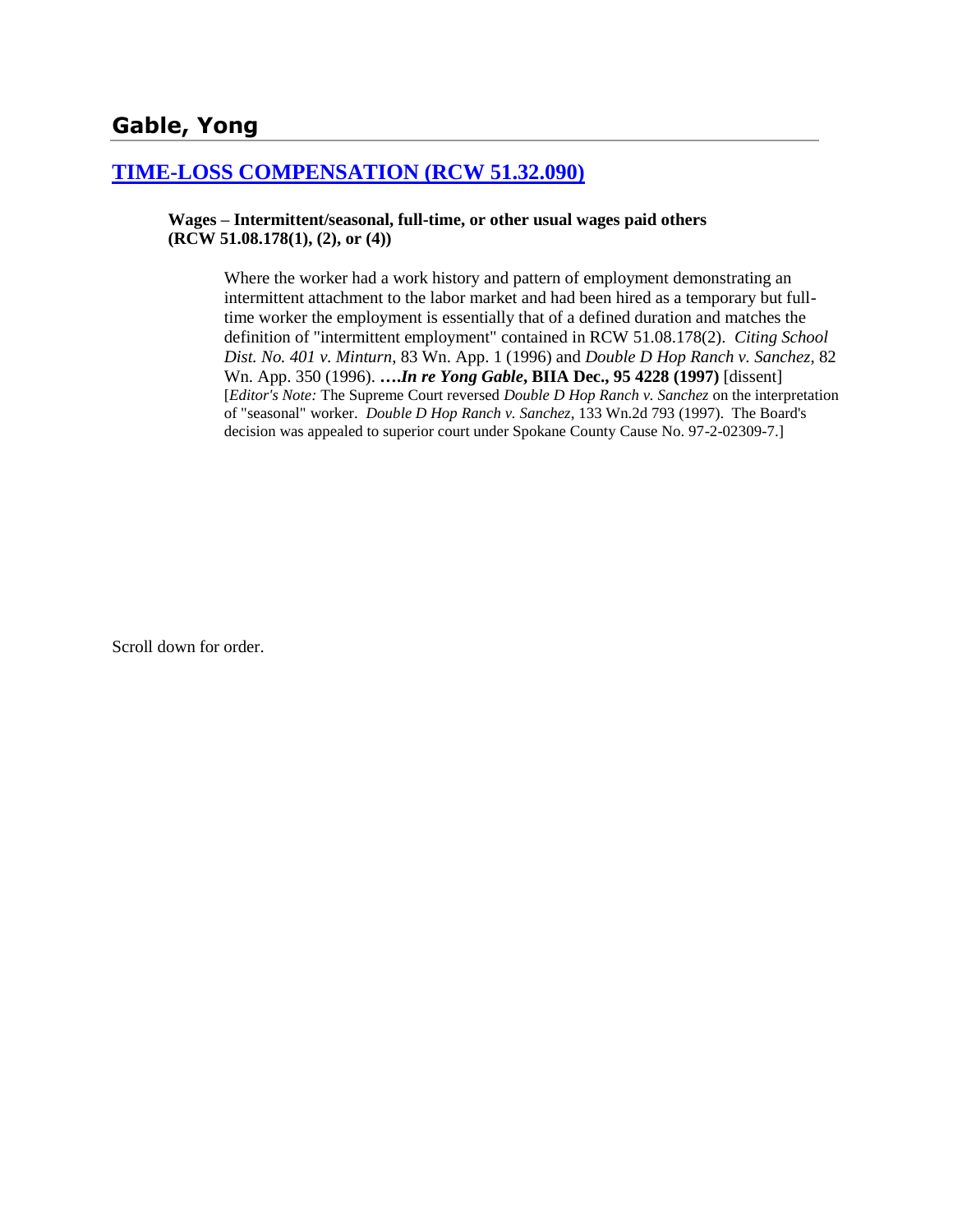# **BEFORE THE BOARD OF INDUSTRIAL INSURANCE APPEALS STATE OF WASHINGTON**

**)**

**IN RE: YONG GABLE ) DOCKET NO. 95 4228**

**CLAIM NO. T-499793 ) DECISION AND ORDER** 

APPEARANCES:

Claimant, Yong Gable, by Solan, Doran, Milhem & Hertel, per James T. Solan

Self-Insured Employer, Providence Services (Sacred Heart Medical Center), by Annan & Fairley, per John D. Fairley

Department of Labor and Industries, by The Office of the Attorney General, per O. Marie Palachuk, Assistant

The self-insured employer, Sacred Heart Medical Center, filed an appeal with the Board of Industrial Insurance Appeals on September 8, 1995, from an order of the Department of Labor and Industries dated August 1, 1995. The order affirmed a Department order dated March 10, 1995, that determined the claimant worked an average of 37.17 hours per week and directed the self-insured employer to pay time loss compensation benefits to the claimant as a full-time worker.

# **REVERSED AND REMANDED.**

# **DECISION**

Pursuant to RCW 51.52.104 and RCW 51.52.106, this matter is before the Board for review and decision on a timely Petition for Review filed by the self-insured employer to a Proposed Decision and Order issued on August 16, 1996, in which the order of the Department dated August 1, 1995, that affirmed an order dated March 10, 1995, and directed the self-insured employer to pay time loss compensation calculated on wages of a full-time worker, was affirmed.

The Board has reviewed the evidentiary rulings in the record of proceedings and finds that no prejudicial error was committed and the rulings are affirmed.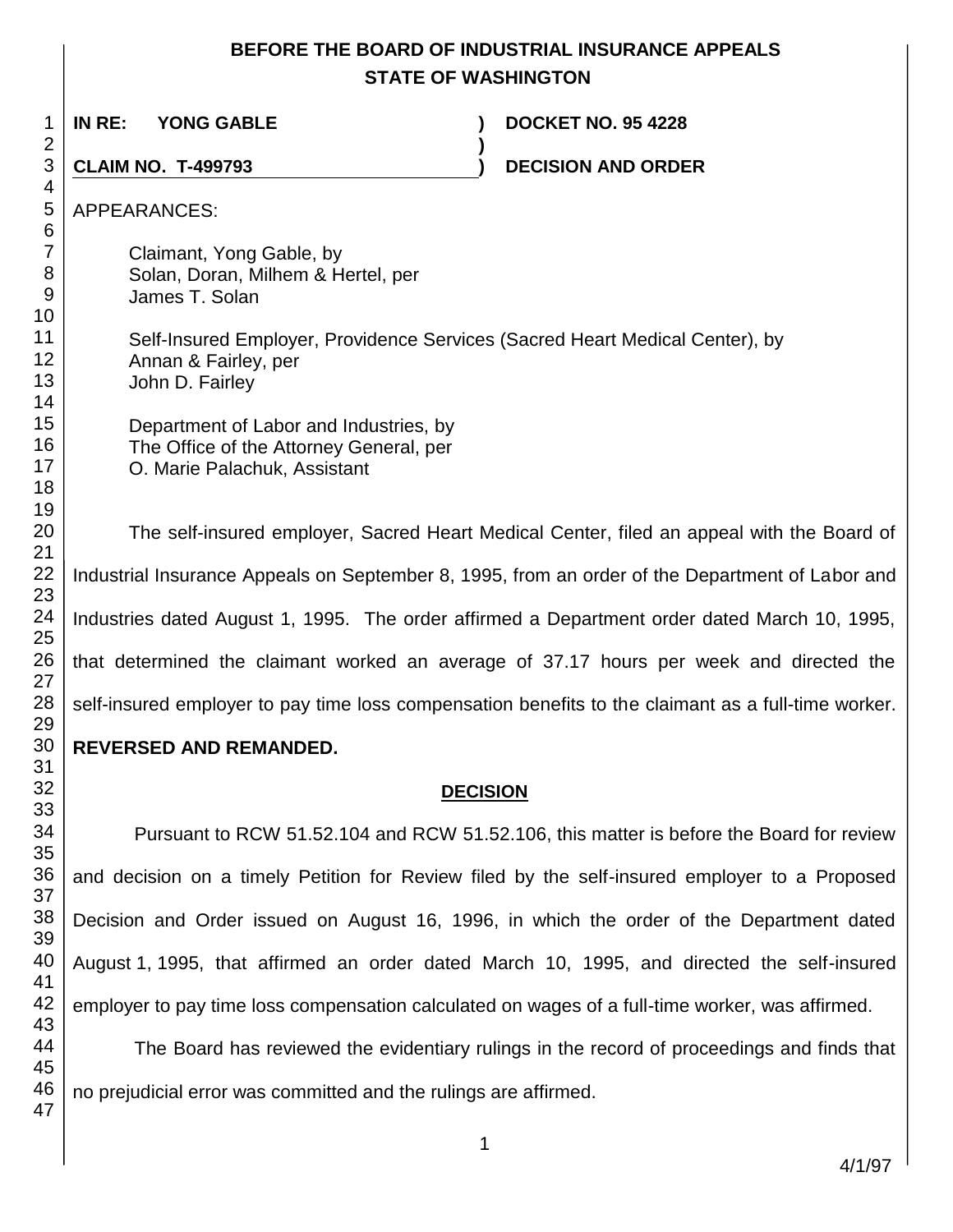The sole issue in this appeal is whether the claimant's wages at the time of injury should be computed under the provisions of RCW 51.08.178(2)(b), that require a 12-month averaging of wages where the worker's current employment, or her relation to employment, is essentially part-time or intermittent. The employer contends that Ms. Gable was an intermittent worker at the time of her injury and that her wages should be calculated pursuant to RCW 51.08.178**(2).** The claimant and the Department contend that she was a full-time worker whose wages should be computed under the provisions of RCW 51.08.178**(1)**. We have granted this appeal to discuss the facts in light of two recent Court of Appeals decisions dealing with this issue: *Double D. Hop Ranch v. Sanchez,* 82 Wn. App. 390 (1996), and *School Dist. No. 401 v. Minturn,* 83 Wn. App. 1 (1996).

Ms. Gable was born in Korea in 1952 and lived there until 1990 when she moved to the Spokane area. She has four children. In 1989, she married her present husband, who was a US serviceman at the time. She cannot read or speak English well. Her husband does not speak Korean. She did not complete elementary school in Korea, but did attend a hairstyling course in Korea for six months.

Ms. Gable's employment history in Korea was not extensive. She did not work until her first husband died. She then worked at a beauty shop, cleaning and washing towels. Her employment history since coming to the United States has been, first, as cleaner for the Air Force for a two or three month period, two to three days a week. The next job she had was at Scollard's Cleaners from September 29, 1992 through January 10, 1993, where she was paid a little over \$5 an hour. She left this job because her husband was a gambler and she did not think it fair that he gambled with monies she earned.

On June 15, 1993, Ms. Gable, with the help of her husband, submitted an application for employment at Sacred Heart Hospital in the laundry or housekeeping department. On the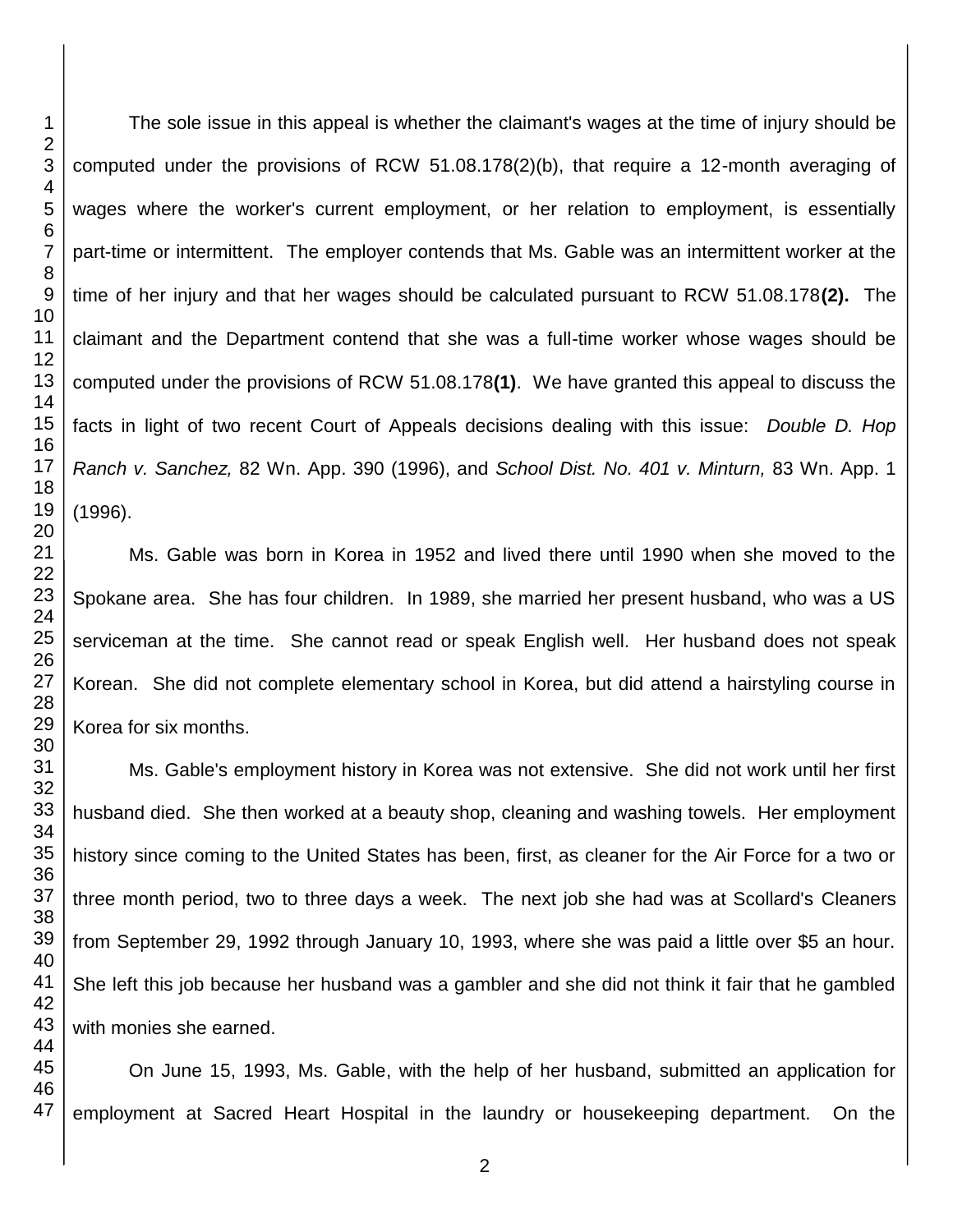application, Ms. Gable applied for work on any shift, including weekends, and indicated that she was available immediately. She listed her education as having completed high school. On June 21, 1993, she was hired as a temporary worker to fill in for people on summer vacation. She signed a statement acknowledging that she was hired on a temporary basis. While she was unable to read the statement herself, she indicated that before she signed the statement, it was read to her. She and her husband understood that she was hired as a temporary but full-time worker, although she hoped that she would be hired on a regular basis after three to six months if she performed well. On October 22, 1993, Ron Garrity, the director of the laundry department, informed Ms. Gable in writing that her services would no longer be needed after November 5, 1993, and thanked her for filling in for their permanent employees.

The Industrial Insurance Act provides an injured worker with monthly wage-replacement benefits, or time loss compensation, during periods when the worker is totally temporarily disabled as a result of an industrial injury. RCW 51.32.090. Time loss compensation is calculated based on the worker's wages. RCW 51.08.178.

In 1988, the Washington Legislature amended RCW 51.08.178, and added subsection (2) that provides that if a worker's employment is seasonal, part-time, or intermittent, wages that are the basis for time loss are calculated using a 12-month averaging method. If a worker's employment is not seasonal, part-time, or intermittent, wages are calculated using subsection (1).

As noted above, two divisions of the Washington State Court of Appeals have recently provided direction in analyzing when RCW 51.08.178(2) should be used to determine the injured worker's wages for the purposes of calculating the time loss compensation rate. In *Double D. Hop Ranch*, the court, in dealing with seasonal employment, stated that the inquiry was not whether "a general farm laborer's work" was exclusively seasonal, but rather, whether the particular worker's "work history or career pattern" was exclusively seasonal. 82 Wn. App. at 395-396.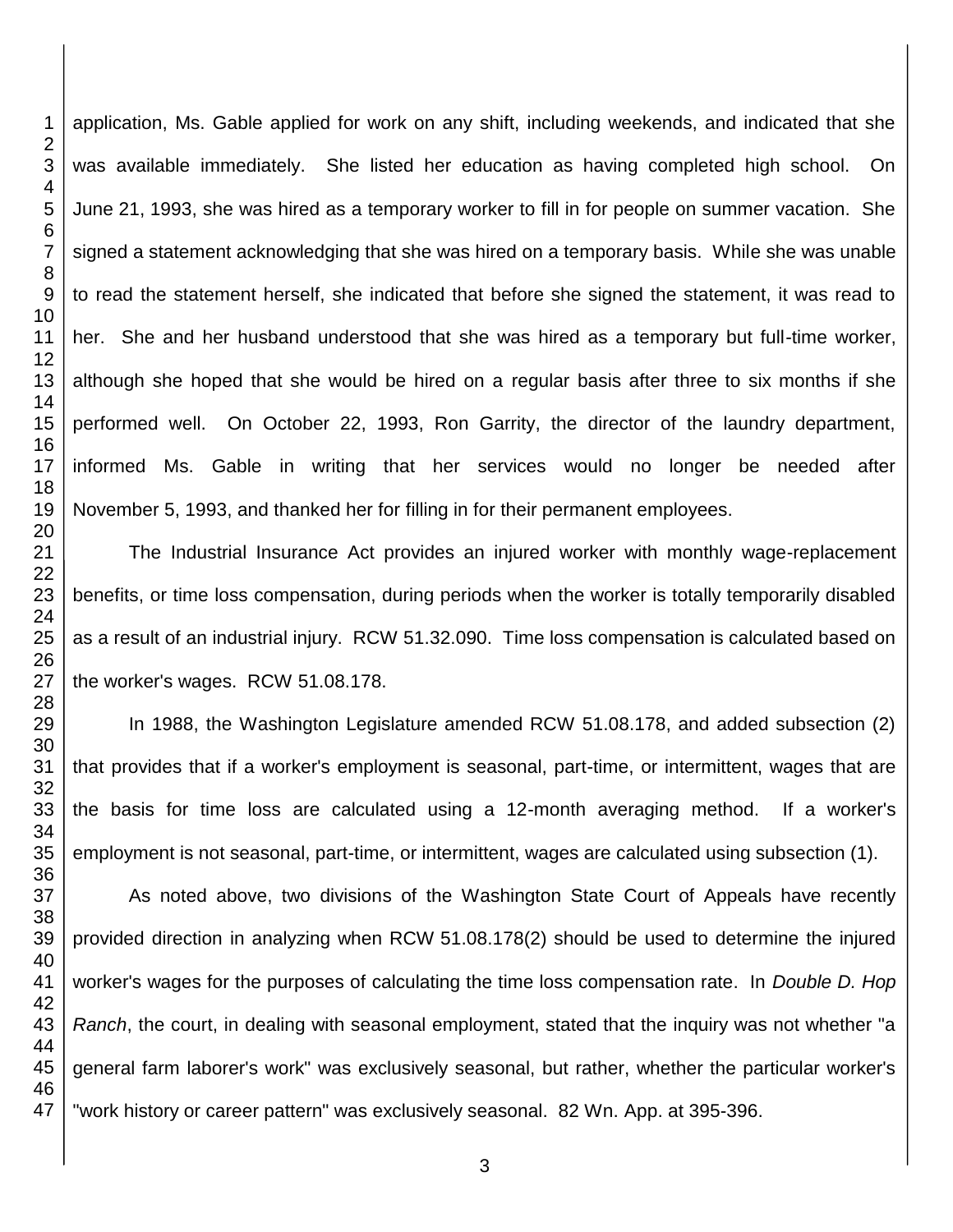The *Minturn c*ourt, in deciding whether a school district employee should have the wage rate calculated pursuant to Section 1 or 2 of RCW 51.08.178, accepted the Department's definition of "intermittent" as employment that is not regular or continuous in the future, that may be full-time, extra-time, or part-time, and has definite starting and stopping points with recurring time gaps. The *Minturn* court expressed concern that the analysis under RCW 51.08.178 should "reflect reality (i.e., Minturn's actual monthly wages)." 83 Wn. App. at 8. The court was concerned that the rate of time loss should realistically reflect the actual loss in expected wages, and not result in a putative monthly wage that is greater than the worker's real or actual monthly wage.

Taking guidance from *Minturn,* we must conclude that Ms. Gable's employment matches the definition of intermittent employment as accepted by the Court of Appeals. In our earlier significant decisions addressing the applicability of RCW 51.08.178(2), we have given some weight to a worker's intent with regard to future employment.

> In cases where (a) the worker's employment is exclusively seasonal in nature or (b) the worker's current employment *or his or her relation to his or her employment* is essentially part-time or intermittent, the monthly wage shall be determined by dividing by twelve the total wages earned, including overtime, from all employment in any twelve successive calendar months preceding the injury which fairly represent the claimant's employment pattern. (Emphasis ours.)

RCW 51.08.178(2).

We viewed the idea of "relation to . . . employment" as a broader inquiry taking into consideration the worker's past employment. The analysis of the divisions of the Court of Appeals deciding both *Minturn* and *Double D. Hop,* are not focused on the worker's relation to employment other than in terms of employment history. Limiting the analysis of intermittent employment to that set forth by the Court of Appeals, it is clear Ms. Gable's employment pattern is essentially intermittent. The facts clearly demonstrate that Ms. Gable's current employment was intermittent and that

her broader relation to employment was also essentially intermittent. In analyzing her relation to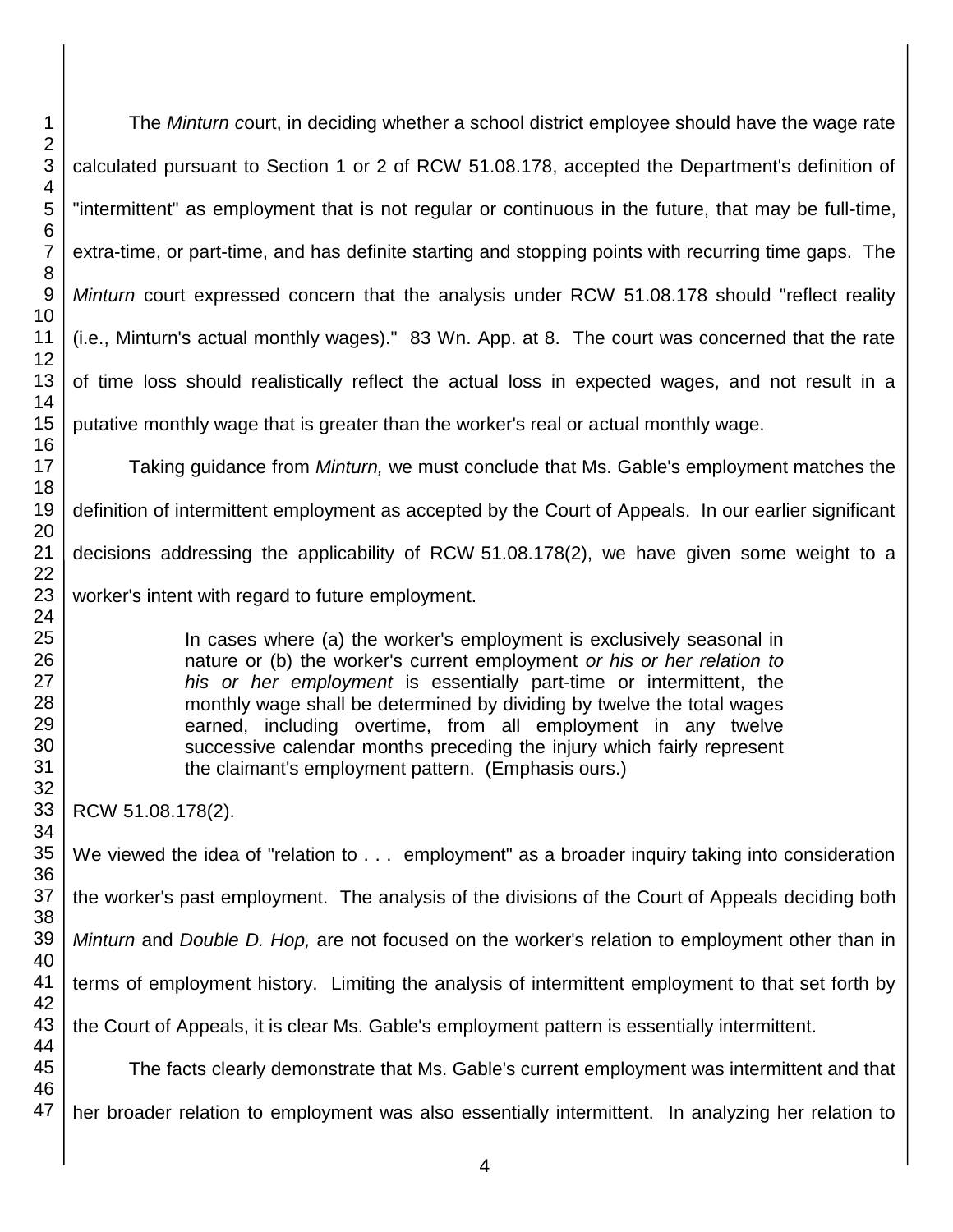employment, we conclude that her *work history* and *pattern of employment* demonstrate an intermittent attachment to the labor market, usually during periods when her husband is not employed. She has not worked more than four continuous months since coming to the United States in 1990, and then only for two employers other than Sacred Heart Medical Center. She has not sought other employment since the Sacred Heart job ceased despite her physician having released her to return to work.

Moreover, the job she was hired for at Sacred Heart was of defined duration; although she had great hopes that the temporary job would work into regular employment. When she was hired she was fully informed that the nature of the job was temporary, albeit full-time. While she may not have understood that she was filling in for vacationing employees, she was aware that the job was temporary. In spite of Ms. Gable's willingness and desire to continue to work at Sacred Heart after November 5, 1993, the job she was hired for was temporary, and had a projected ending date. Her job at Sacred Heart must be characterized as intermittent because it was limited in duration in light of *Double D. Hop Ranch* and *Minturn*.

Finally, the rate of her time loss compensation should realistically reflect the actual loss in her expected wages, based upon her attachment to the labor market. That can only be accomplished if as an intermittent worker, her rate of time loss compensation is calculated pursuant to RCW 51.08.178(2).

After a review of the Proposed Decision and Order, the Petition for Review, and the entire record, we conclude that the Department order directing the self-insured employer to calculate time loss compensation as a full-time worker, is incorrect. As an intermittent worker, Ms. Gable's rate of time loss compensation should be calculated pursuant to RCW 51.08.178(2).

## **FINDINGS OF FACT**

- 1. On October 21, 1993, the claimant, Yong Gable, filed an application for benefits with the Department of Labor and Industries alleging an
-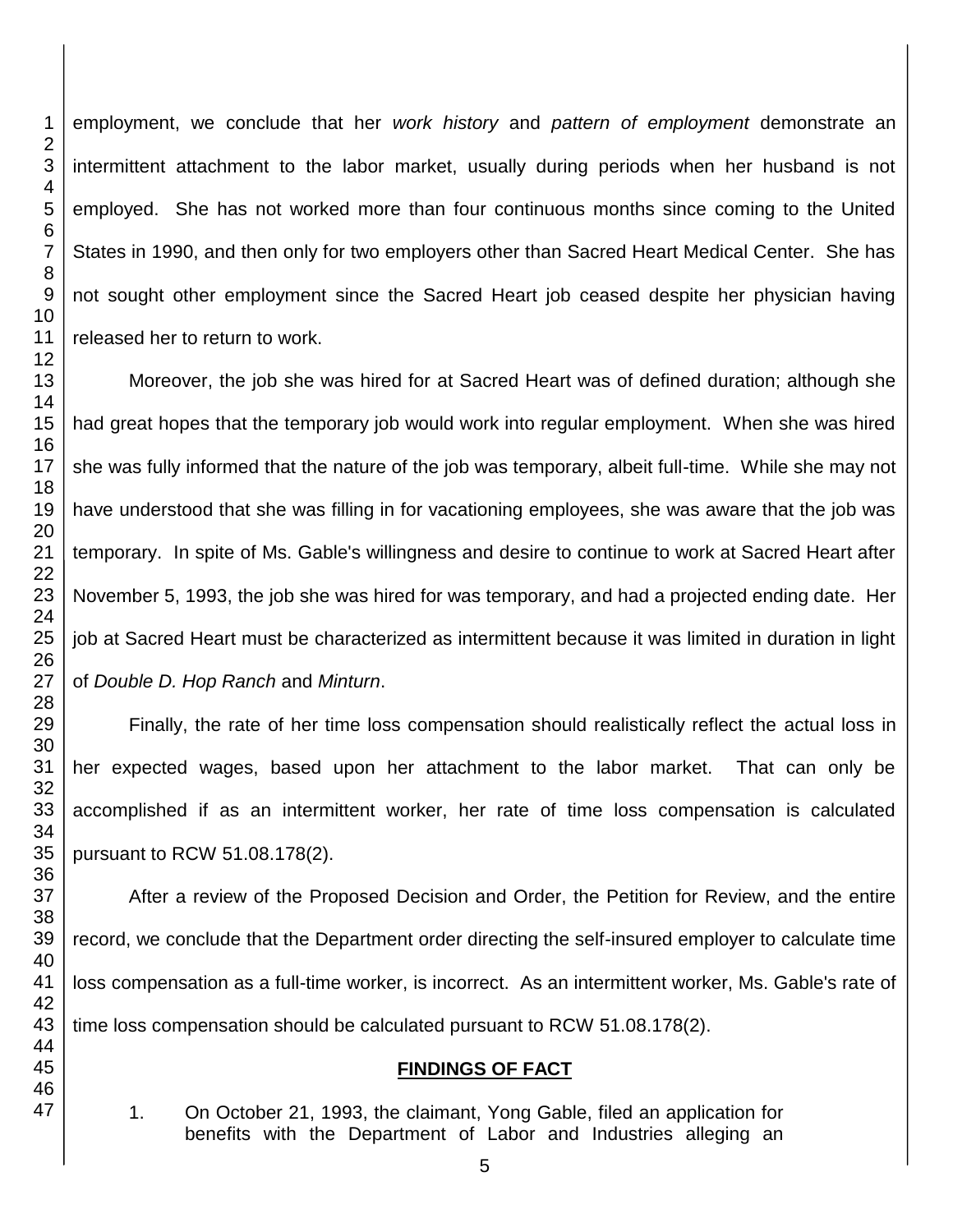industrial injury on September 2, 1993, while in the course of employment with Sacred Heart Medical Center. On October 29, 1993, the Department issued an order which allowed the claim and provided benefits. On March 10, 1995, the Department issued an order that determined that the claimant had been engaged in employment an average of 37.17 hours per week and directed the self-insured employer to calculate time loss compensation as a full-time worker. On April 27, 1995, the self-insured employer, Sacred Heart Medical Center, protested the Department order dated March 10, 1995. After holding the order in abeyance, on August 1, 1995, the Department issued an order affirming the Department order of March 10, 1995. On September 8, 1995, the employer filed a Notice of Appeal with the Board from the August 1, 1995 order. On September 14, 1995, the Board granted the appeal directing that proceedings be held, and assigning the appeal Docket No. 95 4228.

- 2. Ms. Gable was born in Korea in 1952 where she lived until 1990. She left school before completing high school. She did not work in Korea until after her first husband died, and then went to work as a cleaner in a beauty shop. In 1989, she married a US serviceman and came to the United States in 1990. Since 1990 she has worked part-time for the military as a housekeeper for a two to three month period, and in a drycleaner from September 29, 1992 to January 10, 1993.
- 3. On June 21, 1993, Ms. Gable was hired as a temporary employee by Sacred Heart Medical Center in the laundry department to fill in for vacationing employees. She was aware that she was not a regular employee, but hopeful of becoming one in the future. On September 2, 1993, Yong Gable suffered an industrial injury while in the course of her employment. On October 22, 1993, Ms. Gable was notified by Sacred Heart that her services were no longer needed after November 5, 1993.

## **CONCLUSIONS OF LAW**

- 1. The Board of Industrial Insurance Appeals has jurisdiction over the parties and the subject matter of this appeal.
- 2. The laundry job at Sacred Heart Medical Center for which Ms. Gable was hired was essentially intermittent with a definite stopping point. Ms. Gable's relation to her employment and attachment to the labor market was essentially intermittent. Her monthly wage for the purposes of determining her rate of time loss compensation should be determined pursuant to RCW 51.08.178(2) as an intermittent worker.
- 3. The order of the Department of Labor and Industries dated August 1, 1995, that affirmed an order of March 10, 1995, that directed the self-insured employer to calculate the rate of time loss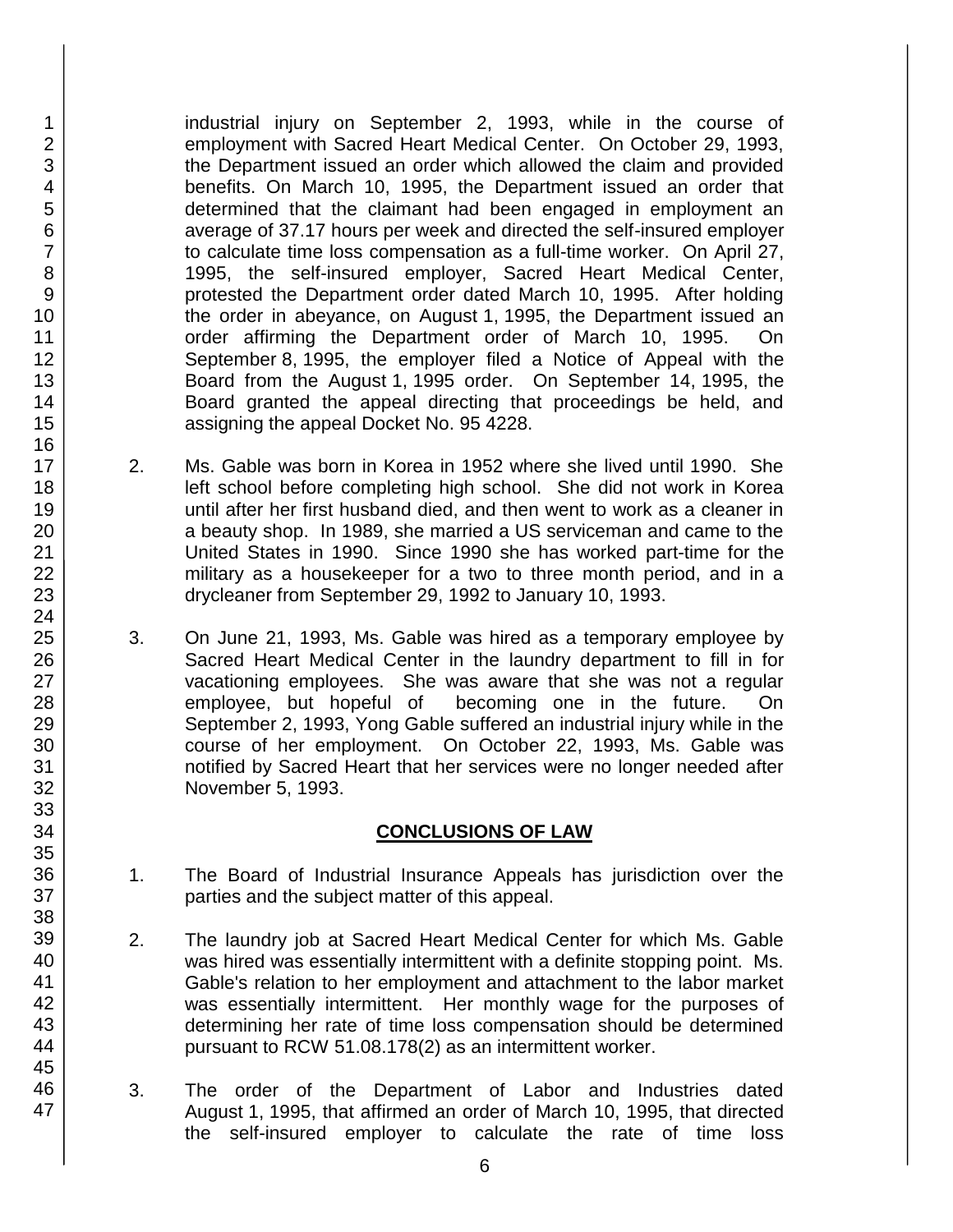compensation as a full-time worker, is incorrect, and is reversed. This claim is remanded to the Department with direction to issue an order directing the self-insured employer to calculate Ms. Gable's rate of time loss compensation pursuant to RCW 51.08.178(2).

### It is so **ORDERED.**

Dated this 1st day of April, 1997.

### BOARD OF INDUSTRIAL INSURANCE APPEALS

s/s\_\_\_\_\_\_\_\_\_\_\_\_\_\_\_\_\_\_\_\_\_\_\_\_\_\_\_\_\_\_\_\_\_\_\_\_\_\_\_\_ S. FREDERICK FELLER Chairperson

s/s\_\_\_\_\_\_\_\_\_\_\_\_\_\_\_\_\_\_\_\_\_\_\_\_\_\_\_\_\_\_\_\_\_\_\_\_\_\_\_\_ JUDITH E. SCHURKE Member

#### **DISSENT**

I dissent.

This worker, who had performed eleven weeks of regular continuous work with this employer, was correctly classified, by the Department as a full-time worker within the meaning of the statute. The fact that she was, in the words of the employer, "hired as a temporary worker," or even that she signed a statement to that effect, is totally irrelevant to the issue at hand.

My review of RCW 51.08.178(2) discloses no reference to "temporary" employment situations such as this. The statute refers to employments that are seasonal, essentially part-time, or intermittent. These are the only circumstances in which the Department is authorized to average past wages in computing an injured worker's time loss compensation rate. By focusing on Ms. Gable's past work history, the majority fails to consider the nature of her employment *at the time of the industrial injury*, that was full-time. It is irrelevant, in my mind, whether the employer intended that Ms. Gable's employment be "temporary" as the statute does not authorize the Department to average past wages when determining the time loss compensation rate for "temporary" workers.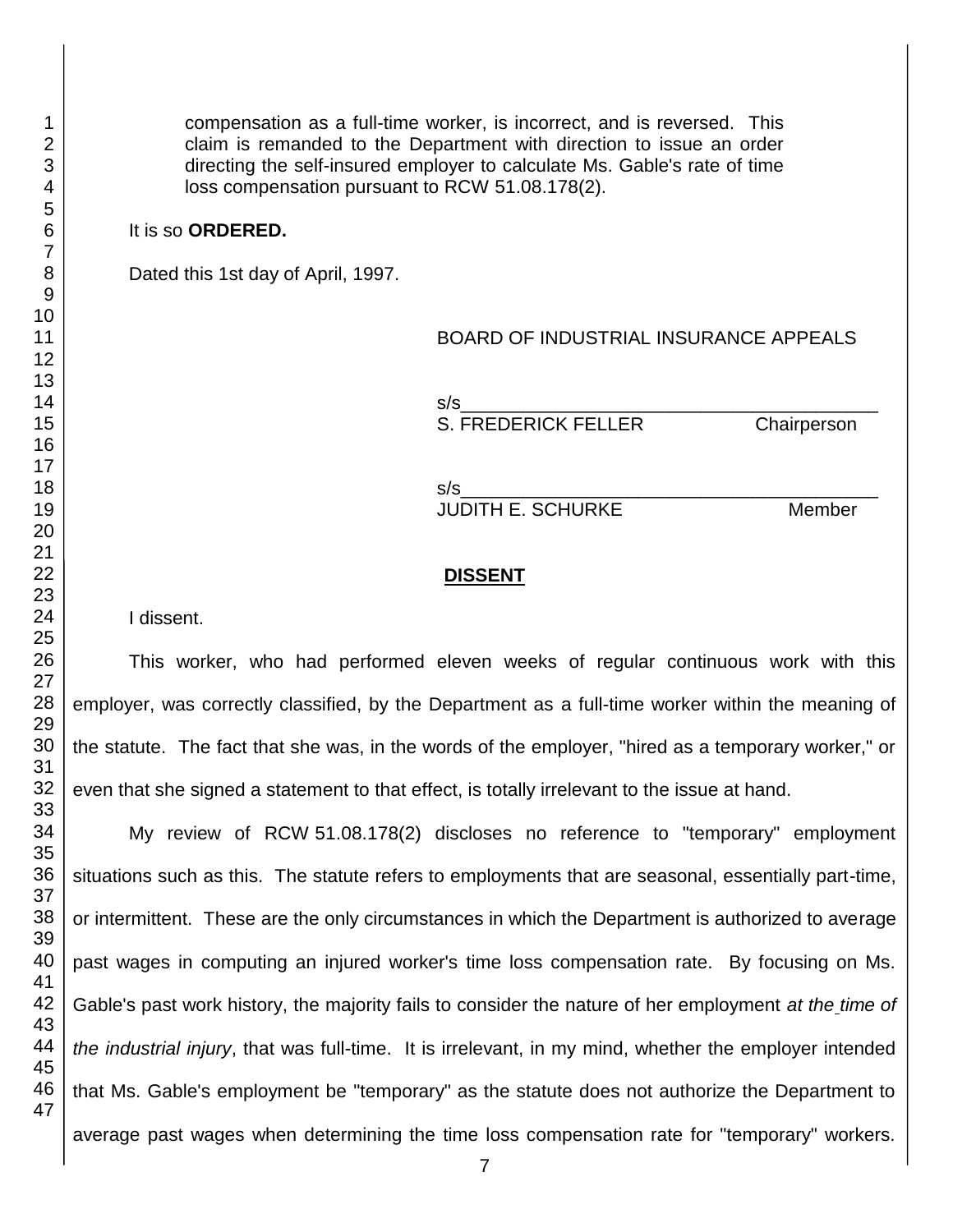Neither *Double D. Hop Ranch* nor *Minturn* have any application in this case. *Double D. Hop Ranch* involved a seasonal worker, and, as noted by the majority, the *Minturn* court accepted the Department's determination that the claimant was engaged in "intermittent" employment.

The *Minturn* court expressed concern that the analysis under RCW 51.08.178 should "reflect reality." 83 Wn. App. at 8. In other words, the injured worker's time loss compensation rate should be based on actual monthly wages. Ms. Gable, at the time of her industrial injury and for the preceding eleven weeks, was working full-time (37 hours per week). At the time of her industrial injury, Ms. Gable was earning approximately \$1200 per month. To pay her time loss compensation based on an average monthly wage of \$471 per month is an injustice and does not reflect the reality of Ms. Gable's situation.

The fact that the employer gave Ms. Gable an "A" on her evaluation, reflects the fact that she was motivated and worked hard. Ms. Gable was working an average of 37 hours per week before the industrial injury caused her to work fewer hours. Aside from the fact that I do not believe that the Legislature ever contemplated the unfair result in cases such as this, I question interpreting the statute in such a way that can only encourage employers to hire workers on a temporary basis in order to avoid paying time loss compensation rates based on actual monthly wages.

I understand the majority may believe their decision is mandated by the results in *Double D. Hop Ranch* and *Minturn*. But I do not believe the result here to be so directed. Indeed, I see serious inconsistencies between the interpretations of RCW 51.08.178(2) as reflected in the decisions of the two divisions of the Court of Appeals. It is my sincere hope that the Supreme Court intervenes to resolve these inconsistencies, taking into account each and every word of this statute. For example, neither division of the Court of Appeals addressed the concept of a worker's "relation" to employment. RCW 51.08.178(2). That word alone suggests an analysis of a worker's intent with regard to employment totally ignored by the Court of Appeals and the majority in Ms.